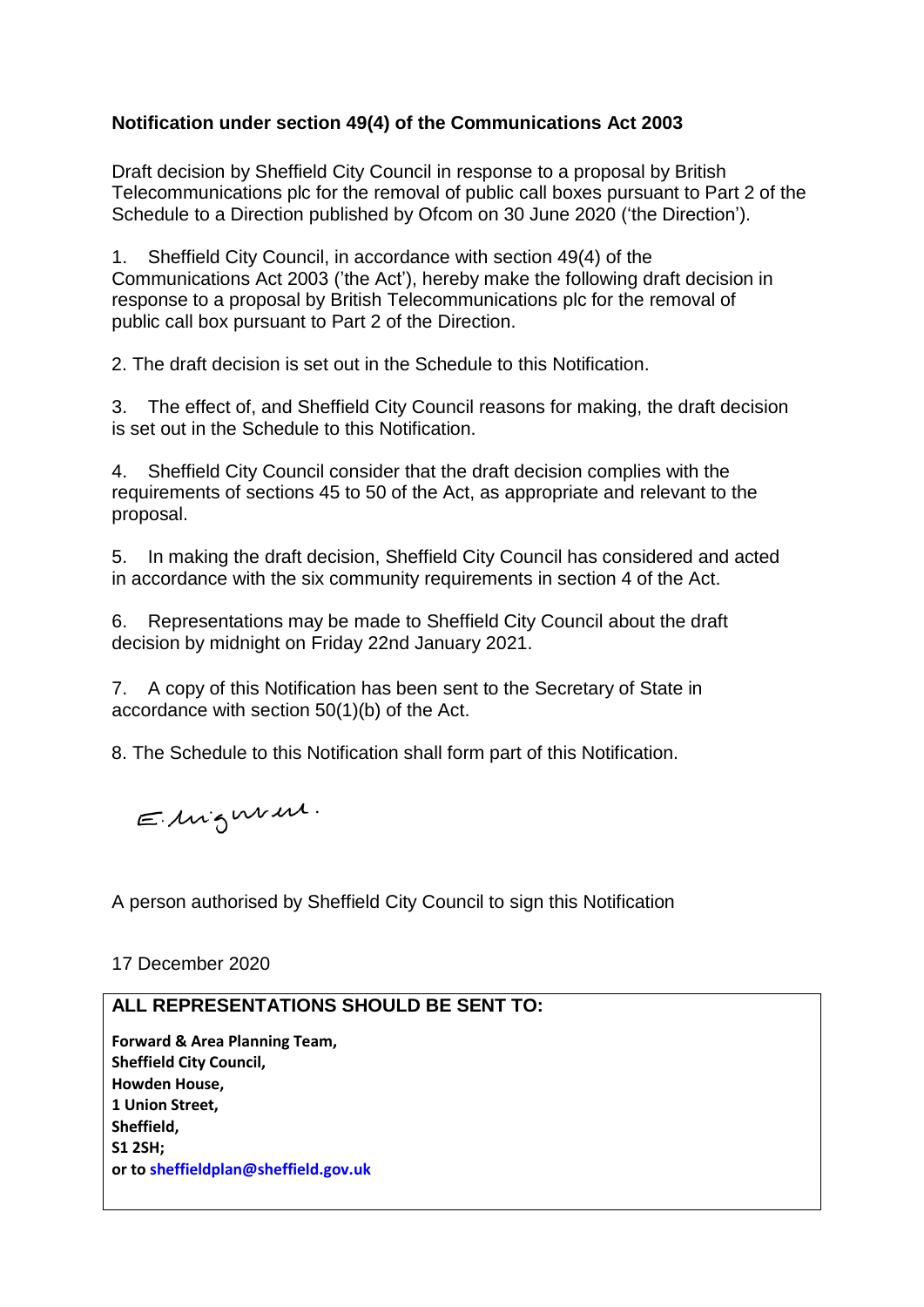## **Schedule**

Draft decision by Sheffield City Council in response to a proposal by British Telecommunications plc for the removal of public call boxes pursuant to Part 2 of the Schedule to a Direction published by Ofcom on 30 June 2020 ("the Direction").

Additional Notes to Schedule:

In addition to the site notice on the payphones posted by British Telecommunications plc, Sheffield City Council informed local community groups, individuals, councillors, the Peak District National Park Authority and Parish Councils, where applicable, via the social media of the Local Area Partnership. The consultation was also advertised on the Council's Consultation Hub, Citizen Space.

Comments were received from Ecclesfield Parish Council and Bradfield Parish Council on specific payphones and their comments are referred to in the final column of the table below. The Peak District National Park Authority commented on the heritage aspects of two payphones, also included in the final column. Comments were also received expressing general support for payphones including for people without mobile phones; for emergencies/reporting immediate crimes; re-use for medical emergencies/defibrillators where telephony is removed and potential adoption by others to maintain.

|   | <b>Telephone</b><br><b>Number</b> | <b>Address</b>                                                        | <b>Postcode</b> | Average<br>calls per<br>month | Ward                       | Agree<br>Adopt<br><b>Object</b> | Reason for objection - based on<br>need for telephony only not the<br>kiosk                                                                                                                                                                                                                                            |
|---|-----------------------------------|-----------------------------------------------------------------------|-----------------|-------------------------------|----------------------------|---------------------------------|------------------------------------------------------------------------------------------------------------------------------------------------------------------------------------------------------------------------------------------------------------------------------------------------------------------------|
|   | 01142438217                       | <b>JCT NEWMAN ROAD</b><br>PCO1 BARROW ROAD<br><b>SHEFFIELD</b>        | S9 1LA          | 22                            | Shiregreen<br>& Brightside | Object                          | This payphone is well used at an average 22<br>calls/month which is 264 calls/year. It is<br>located on a busy road near a bus stop and at<br>the junction where there is a post office and<br>pub. There is one other payphone within 800m<br>at the junction of Meadowhall Road. The<br>payphone should be retained. |
| 2 | 01142468755                       | <b>JCN THE COMMON</b><br><b>PCO1 GREEN LANE</b><br><b>ECCLESFIELD</b> | S35 9WY 7       |                               | East<br>Ecclesfield        | Object                          | There is one other payphone within 800<br>metres located at Ecclesfield High Street<br>Shopping Centre. The area within 1km of the<br>payphone contains households within the top                                                                                                                                      |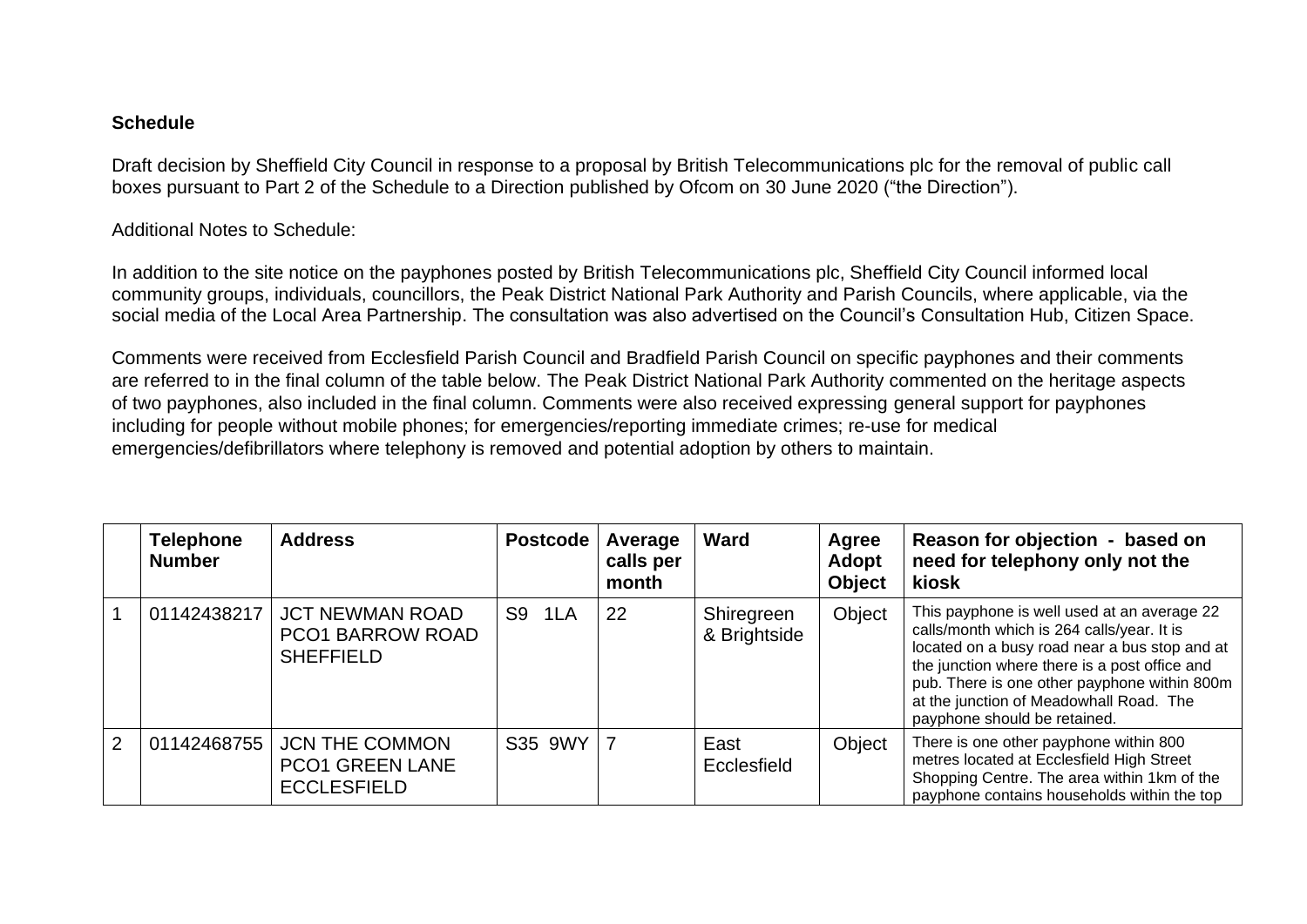|                |             | <b>SHEFFIELD</b>                                                                                  |         |                |                     |        | 10% and 20% most deprived households in<br>the city so although on average 7 calls per<br>month (equivalent to 84 calls/year) are made<br>from it, the payphone should be retained.<br>Ecclesfield Parish Council state that they have<br>no objections to make to the current<br>proposals. However, they ask that if it is<br>determined to remove this payphone, the<br>Parish Council be given the opportunity to<br>adopt it as they may wish to re-use it, in<br>particular, to install defibrillators.                                                                                                                                                                                                                                                                                                                                                                             |
|----------------|-------------|---------------------------------------------------------------------------------------------------|---------|----------------|---------------------|--------|-------------------------------------------------------------------------------------------------------------------------------------------------------------------------------------------------------------------------------------------------------------------------------------------------------------------------------------------------------------------------------------------------------------------------------------------------------------------------------------------------------------------------------------------------------------------------------------------------------------------------------------------------------------------------------------------------------------------------------------------------------------------------------------------------------------------------------------------------------------------------------------------|
| 3              | 01142468900 | NR JNC COWLEY VIEW<br>RD PCO1<br><b>ECCLESFIELD ROAD</b><br><b>CHAPELTOWN</b><br><b>SHEFFIELD</b> | S35 1TD | $\overline{2}$ | East<br>Ecclesfield | Object | On average 2 calls per month (equivalent to<br>24 calls per year) are made from this<br>payphone and there is one other payphone<br>within 800 metres located at the junction of<br>Ecclesfield Road and Cowley Lane,<br>Chapeltown. The payphone is located<br>between The Common, Ecclesfield and<br>Chapeltown District Centre. The payphone is<br>also close to the Ecclesfield Secondary<br>School and there are households within the<br>top 20% most deprived in the city living within<br>1km of the payphone; this payphone should<br>therefore be retained.<br>Ecclesfield Parish Council state that they have<br>no objections to make to the current<br>proposals. However, they ask that if it is<br>determined to remove it, that the Parish<br>Council be given the opportunity to adopt it as<br>they may wish to re-use it, in particular, to<br>install defibrillators. |
| $\overline{4}$ | 01142460886 | <b>JCN WHITE LN O/S</b><br><b>NORFOLK ARM PCO1</b><br><b>WARREN LANE</b><br><b>CHAPELTOWN</b>     | S35 2YB | $\overline{0}$ | East<br>Ecclesfield | Object | There are no alternative payphones within 800<br>metres of this payphone. Although there have<br>been no calls from it recently, this potentially<br>makes it a vital asset in emergency situations<br>that is worthy of retention. This payphone                                                                                                                                                                                                                                                                                                                                                                                                                                                                                                                                                                                                                                         |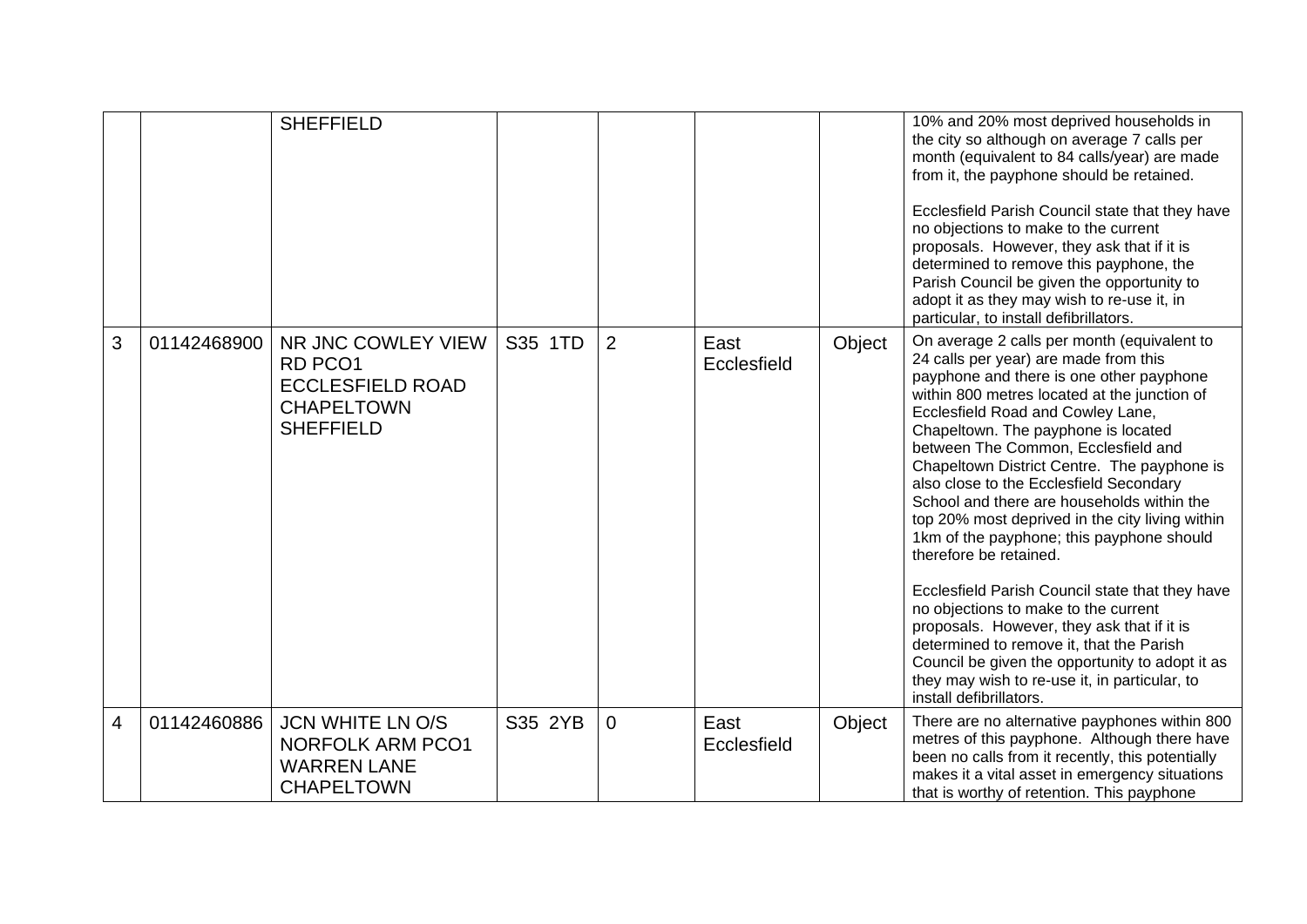|                |             | <b>SHEFFIELD</b>                                                                                   |                        |                |                             |        | should therefore be retained.<br>Ecclesfield Parish Council state that they have<br>no objections to make to the current<br>proposals. However, they ask that if it is<br>determined to remove it, that the Parish<br>Council be given the opportunity to adopt it as<br>they may wish to re-use it, in particular, to<br>install defibrillators.                                                                                                                                                                                                                                                                                                                                                                                                          |
|----------------|-------------|----------------------------------------------------------------------------------------------------|------------------------|----------------|-----------------------------|--------|------------------------------------------------------------------------------------------------------------------------------------------------------------------------------------------------------------------------------------------------------------------------------------------------------------------------------------------------------------------------------------------------------------------------------------------------------------------------------------------------------------------------------------------------------------------------------------------------------------------------------------------------------------------------------------------------------------------------------------------------------------|
| 5              | 01142848251 | PCO PCO1<br><b>THOMPSON HILL HIGH</b><br><b>GREEN SHEFFIELD</b>                                    | S35 4JS                | 16             | West<br>Ecclesfield         | Object | This payphone averages nearly 200 calls per<br>annum. It is adjacent to an area of deprivation,<br>close to Wortley Road Local Shopping Centre.<br>The area within 1km contains households that<br>are ranked within the top 5% most deprived<br>areas in the city. There is one alternative<br>payphone within 800 metres at Cottam Road,<br>High Green adjacent to the local shop. The<br>payphone should therefore be retained.<br>Ecclesfield Parish Council state that they have<br>no objections to make to the current<br>proposals. However, they ask that if it is<br>determined to remove it, that the Parish<br>Council be given the opportunity to adopt<br>them as they may wish to re-use them, in<br>particular, to install defibrillators. |
| 6              | 01142882366 | <b>JCT MANCHESTER</b><br><b>ROAD PCO1 UNSLIVEN</b><br><b>ROAD STOCKSBRIDGE</b><br><b>SHEFFIELD</b> | S36 1FT                | 1              | Stocksbridge<br>& Upper Don | Object | An average of only 12 calls per year are made<br>from this payphone. However, there are no<br>alternative payphones within 800 metres. A<br>small number of households ranked within the<br>top 10% most deprived in the city live within<br>1km of the payphone. The payphone is also<br>located in a relatively isolated location near<br>the edge of Stocksbridge away from facilities.<br>This payphone should therefore be retained.                                                                                                                                                                                                                                                                                                                  |
| $\overline{7}$ | 01142882285 | NR JCT ARMITAGE<br><b>ROAD PCO1 LEE</b>                                                            | S <sub>36</sub><br>2QW | $\overline{4}$ | Stocksbridge<br>& Upper Don | Object | Although only an average 4 calls per month<br>are made from this payphone, there are no<br>alternative payphones within 800 metres.                                                                                                                                                                                                                                                                                                                                                                                                                                                                                                                                                                                                                        |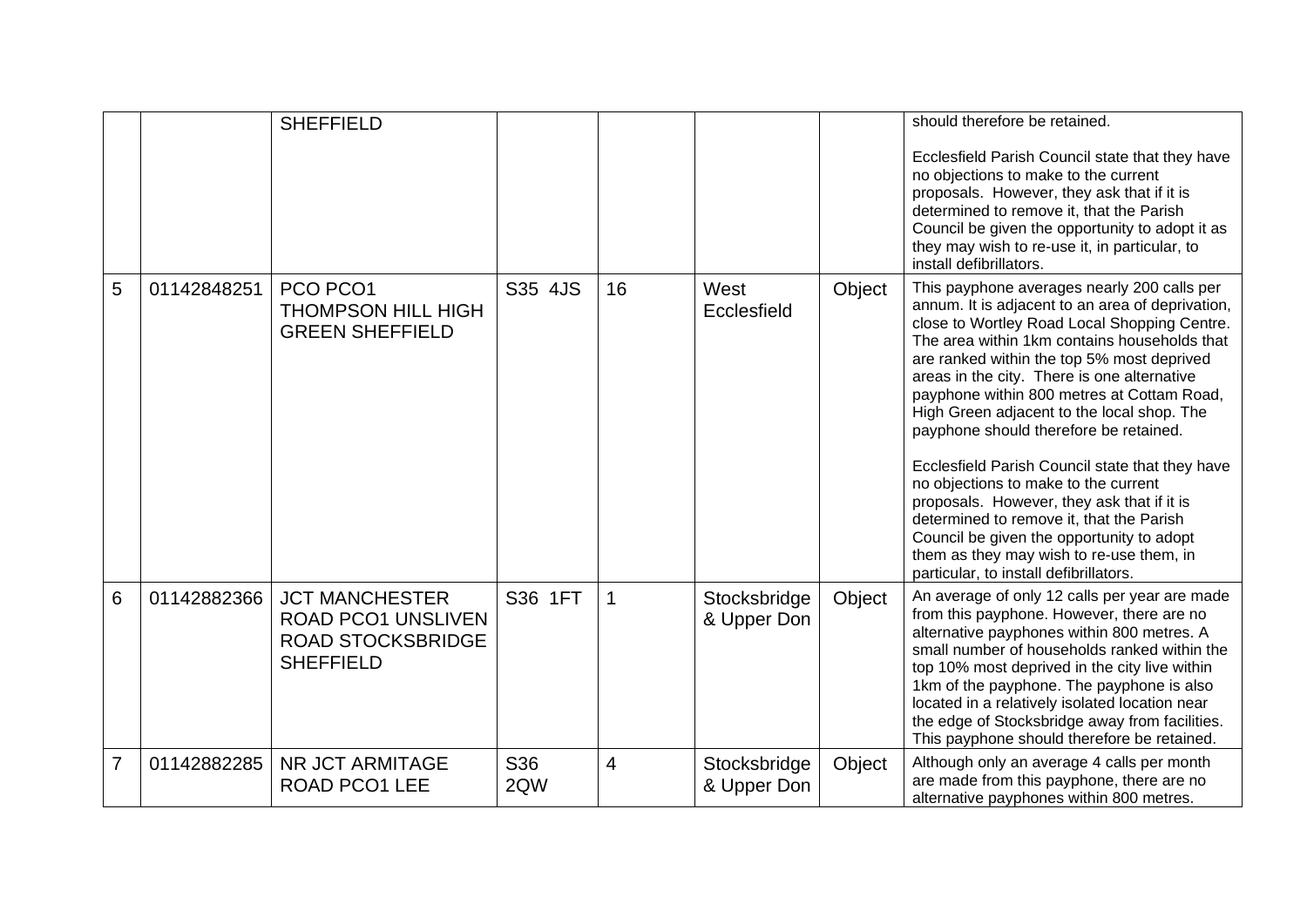|   |             | <b>AVENUE DEEPCAR</b><br><b>SHEFFIELD</b>                      |        |                |             |        | Within 1km of this payphone there are also<br>households ranked within the top 20% most<br>deprived in the city. This payphone should<br>therefore be retained.                                                                                                                                                                                                                                                                                                                                                                                                                                          |
|---|-------------|----------------------------------------------------------------|--------|----------------|-------------|--------|----------------------------------------------------------------------------------------------------------------------------------------------------------------------------------------------------------------------------------------------------------------------------------------------------------------------------------------------------------------------------------------------------------------------------------------------------------------------------------------------------------------------------------------------------------------------------------------------------------|
| 8 | 01142851320 | PCO PCO1 WOODFALL<br><b>LANE BRADFIELD</b><br><b>SHEFFIELD</b> | S6 6LA | $\overline{2}$ | Stannington | Object | The payphone is located in the Peak District<br>National Park with about 120 residential<br>properties within 1km. There is limited mobile<br>network coverage in the area. On average<br>two calls per month (approximately 24 calls<br>per year) are made from this payphone. There<br>is one alternative payphone within 800 metres<br>at Loxley Road, High Bradfield.                                                                                                                                                                                                                                |
|   |             |                                                                |        |                |             |        | Bradfield Parish Council strongly opposes the<br>removal of this phone box and says that the<br>Woodfall Lane area receives no mobile signal<br>at all. The area attracts many visitors and is<br>currently part of the Sheffield Lakeland<br>Landscape Partnership, which aims to<br>promote tourism in the area. Visitors are being<br>encouraged to the area and the removal of<br>phone boxes has the potential to leave no<br>telephone assistance in the event of an<br>emergency. The Parish Council accepts<br>usage may be low but on the occasions the<br>boxes are used the service is vital. |
|   |             |                                                                |        |                |             |        | There is a reasonable need to retain the<br>payphone in case of emergencies, being<br>located in the relatively remote village of Low<br>Bradfield. This payphone should therefore be<br>retained.                                                                                                                                                                                                                                                                                                                                                                                                       |
|   |             |                                                                |        |                |             |        | Although not related to telephony, it should be<br>noted that the Peak District National Park<br>Authority state that although the payphone is<br>not listed, they consider it to be a non-<br>designated heritage asset that should be<br>retained.                                                                                                                                                                                                                                                                                                                                                     |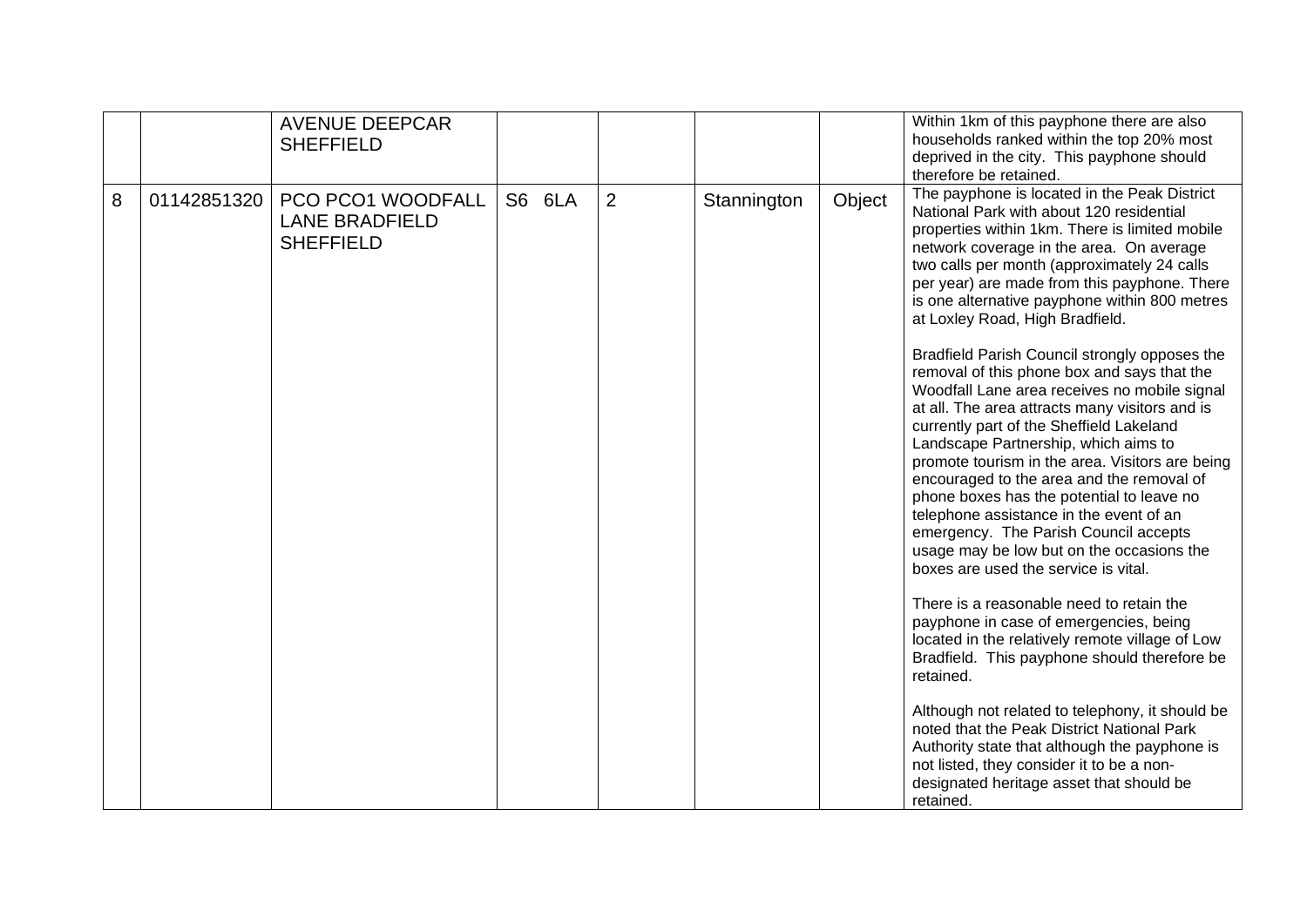| 9 | 01142851211 | <b>WAYLEAVE PP346</b><br><b>PCO1 STACEY BANK</b><br><b>LOXLEY SHEFFIELD</b> | S6 6SJ | $\overline{0}$ | Stannington | Object | There are no other payphones within 800<br>metres of this payphone. The payphone is<br>located close to the Peak District National<br>Park with about 96 residential properties<br>located within 1km. No calls have been made<br>from this payphone within the last 12 months.<br>However, being remotely located and serving<br>sparsely distributed residents near Loxley<br>Road B6077 between Loxley and High<br>Bradfield, and in an area where the mobile<br>phone signal is poor, it should be retained in<br>case of emergencies.                                                                                                                                                   |
|---|-------------|-----------------------------------------------------------------------------|--------|----------------|-------------|--------|----------------------------------------------------------------------------------------------------------------------------------------------------------------------------------------------------------------------------------------------------------------------------------------------------------------------------------------------------------------------------------------------------------------------------------------------------------------------------------------------------------------------------------------------------------------------------------------------------------------------------------------------------------------------------------------------|
|   |             |                                                                             |        |                |             |        | Although not related to telephony, it should be<br>noted that the Peak District National Park<br>Authority state that this is a K6 phone box<br>which was designed by Sir Giles Gilbert Scott<br>in 1935. Although not itself listed, because it<br>has a prominent location and is an example of<br>a K6 phone box, many of which have been<br>listed, the phone box should be retained in its<br>current location.                                                                                                                                                                                                                                                                         |
|   |             |                                                                             |        |                |             |        | Bradfield Parish Council strongly object to<br>removal of the payphone given its rural<br>location; the mobile signal in the Stacey Bank<br>area is stated to be poor and unreliable; and<br>the area attracts many visitors and is currently<br>part of the Sheffield Lakeland Landscape<br>Partnership, which aims to promote tourism in<br>the area. Visitors are being encouraged to the<br>area and the removal of these boxes has the<br>potential to leave no telephone assistance in<br>the event of an emergency. The Parish<br>Council accepts usage may be low but on the<br>occasions the boxes are used the service is<br>vital. This payphone should therefore be<br>retained. |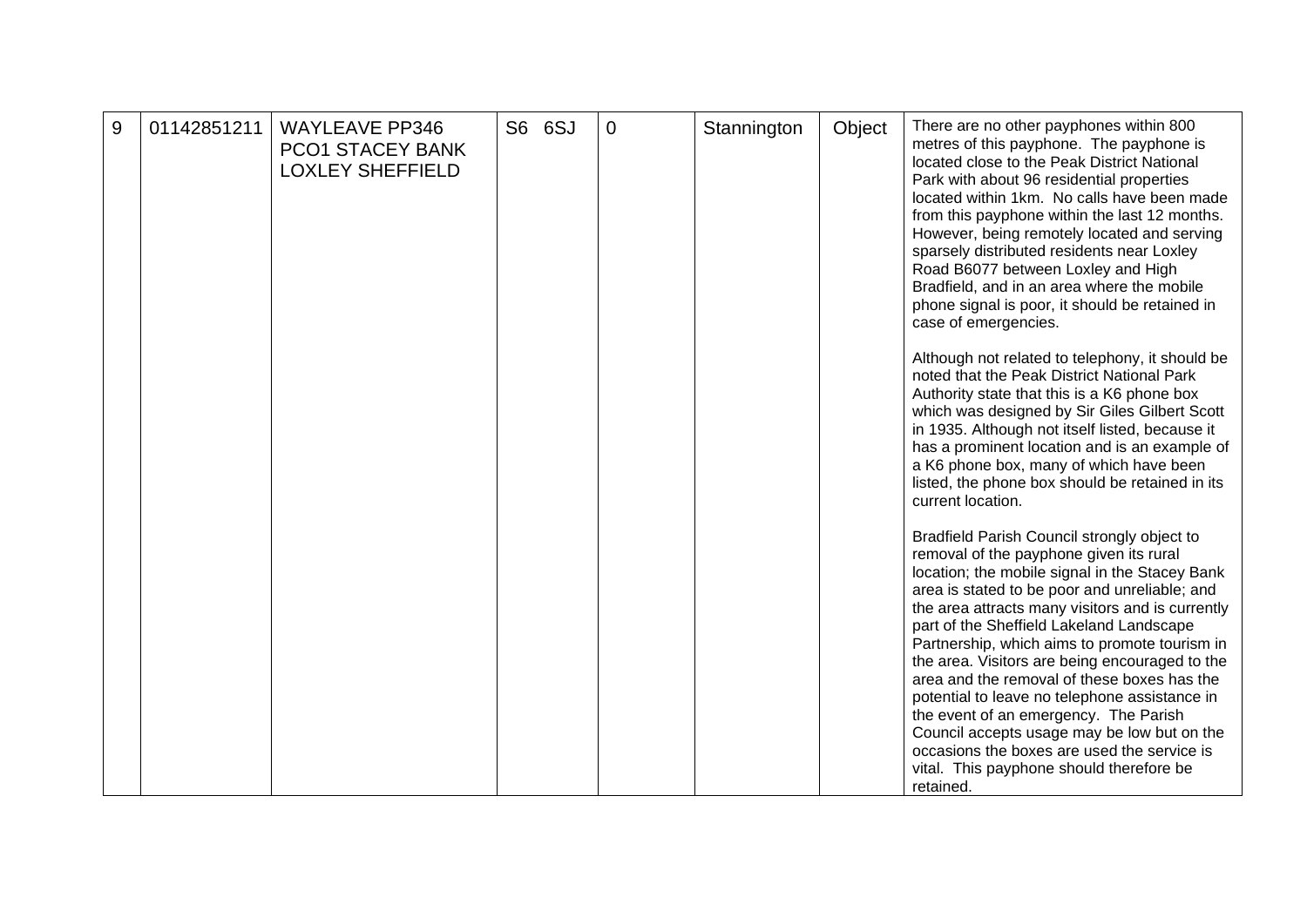| 10 | 01142340580 | <b>JCN RURAL LANE</b><br>PCO1 BEN LANE<br><b>SHEFFIELD</b>                            |    | S6 4SD |    | Hillsborough | Agree  | There are three payphones within 800<br>metres. They are located: at Marcliffe Road;<br>Worrall Road near the Sportsman Pub; and at<br>the junction of Farr Lane and Dykes Hall<br>Road. On average 1 call per month (an<br>estimated 12 calls per year) is made from this<br>payphone so it has low usage, and although it<br>covers the Winn Gardens estate which is an<br>area of deprivation that is already covered by<br>the Middlewood Road payphone. However,<br>its loss together with the Worrall Road<br>payphone would leave a large area without a<br>payphone service. As this payphone is used<br>less than the Worrall Road payphone, we can<br>agree to its loss provided the Worrall Road<br>payphone is retained. |
|----|-------------|---------------------------------------------------------------------------------------|----|--------|----|--------------|--------|--------------------------------------------------------------------------------------------------------------------------------------------------------------------------------------------------------------------------------------------------------------------------------------------------------------------------------------------------------------------------------------------------------------------------------------------------------------------------------------------------------------------------------------------------------------------------------------------------------------------------------------------------------------------------------------------------------------------------------------|
| 11 | 01142345710 | NR SPORTSMAN O/S<br>139-41 PCO1<br><b>WORRALL ROAD</b><br><b>SHEFFIELD</b>            | S6 | 4BB    | 5  | Hillsborough | Object | There are no other payphones within 400<br>metres and three within 800 metres. They are<br>located: at Marcliffe Road, at Ben Lane and at<br>the junction of Farr Lane/Dykes Hall<br>Road. On average 5 calls per month (an<br>estimated 60 calls per year) are made from<br>this payphone. Although its usage is relatively<br>low, its removal alongside the Ben Lane<br>payphone would leave a large area without a<br>payphone. As we have agreed to the loss of<br>the Ben Lane payphone, this payphone should<br>therefore be retained as it is used more than<br>the Ben Lane payphone.                                                                                                                                       |
| 12 | 01142333671 | <b>OPP BEELEY</b><br>PH.MIDDLEWOOD RD<br><b>PCO1 WINN GARDENS</b><br><b>SHEFFIELD</b> | S6 | 1UF    | 15 | Hillsborough | Object | On average 15 calls per month (an estimated<br>180 calls per year) are made from this<br>payphone so it is well used. The loss of this<br>payphone would also be likely to detrimentally<br>affect a significant proportion of households<br>within the top 20% most deprived in the city.<br>There is one other payphone within 800<br>metres, located on Worrall Road near the<br>Sportsman Pub. This payphone should                                                                                                                                                                                                                                                                                                              |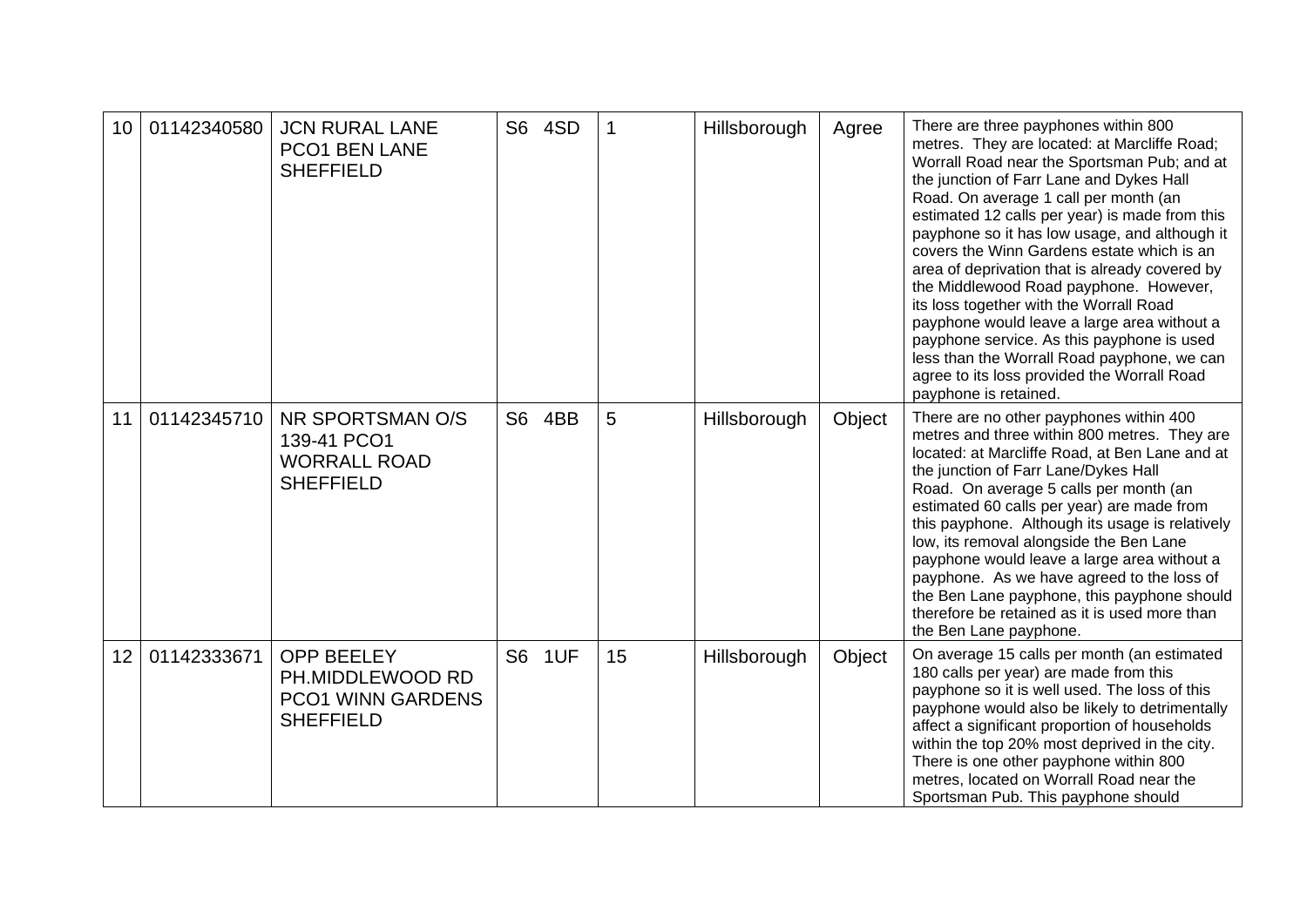|    |             |                                                                                           |         |                |                            |        | therefore be retained.                                                                                                                                                                                                                                                                                                                                                                                                                                                                                                                                                                                                                                                                                                                                                      |
|----|-------------|-------------------------------------------------------------------------------------------|---------|----------------|----------------------------|--------|-----------------------------------------------------------------------------------------------------------------------------------------------------------------------------------------------------------------------------------------------------------------------------------------------------------------------------------------------------------------------------------------------------------------------------------------------------------------------------------------------------------------------------------------------------------------------------------------------------------------------------------------------------------------------------------------------------------------------------------------------------------------------------|
| 13 | 01142348489 | <b>JCN WORDSWORTH</b><br><b>AVENUE PCO1</b><br><b>COOKSON ROAD</b><br><b>SHEFFIELD</b>    | S5 8LP  | 35             | Southey                    | Object | This payphone is well used with an average of<br>35 calls per month. It is also located within a<br>deprived part of the city (in the top 5% and<br>adjacent to the top 1% most deprived areas in<br>the 2019 IMD) that has been the subject of<br>comprehensive long term regeneration and<br>specifically situated at the edge of large<br>council housing estates that suggest a high<br>likelihood of low incomes. Furthermore, it is<br>opposite a large open space area that has<br>been improved and includes children's play<br>facilities; there is therefore potential for the<br>payphone to be used for any emergency<br>situations should they arise. High usage<br>combined with social and locational factors<br>mean that this payphone should be retained. |
| 14 | 01142431015 | NEAR JCT RIDGE VIEW<br><b>DRIVE PCO1 JENKIN</b><br><b>ROAD SHEFFIELD</b>                  | S9 1AW  | $\overline{4}$ | Shiregreen<br>& Brightside | Object | There are no other payphones within 800<br>metres. This part of Jenkin Road is at the<br>brow of the very steep hill. Although there is<br>minimal usage at an average of 4 calls/month<br>the fact that there is no other payphone within<br>800 metres in this large residential area<br>means that this payphone should be retained.                                                                                                                                                                                                                                                                                                                                                                                                                                     |
| 15 | 01142487911 | <b>JCN ROTHERHAM RD</b><br>NTH PCO1 STATION<br><b>ROAD MOSBOROUGH</b><br><b>SHEFFIELD</b> | S20 5AD | 65             | Mosborough                 | Object | This payphone is very well used, averaging<br>over two calls per day. There is also only one<br>other payphone in the area which is around<br>800m away. The payphone should be<br>retained.                                                                                                                                                                                                                                                                                                                                                                                                                                                                                                                                                                                |
| 16 | 01142398062 | PCO NEAR JCN<br><b>HOLLINSEND RD PCO1</b><br><b>MANSFIELD ROAD</b><br><b>SHEFFIELD</b>    | S12 2AJ | 8              | Richmond                   | Object | This payphone is not particularly well used but<br>still averages 96 calls per annum; however,<br>there is only one payphone within 800 metres<br>(just) and the nearest other payphone at Birley<br>Moor Road/Hopefield Avenue has been<br>removed. Given this, it is considered that the<br>payphone should be retained.                                                                                                                                                                                                                                                                                                                                                                                                                                                  |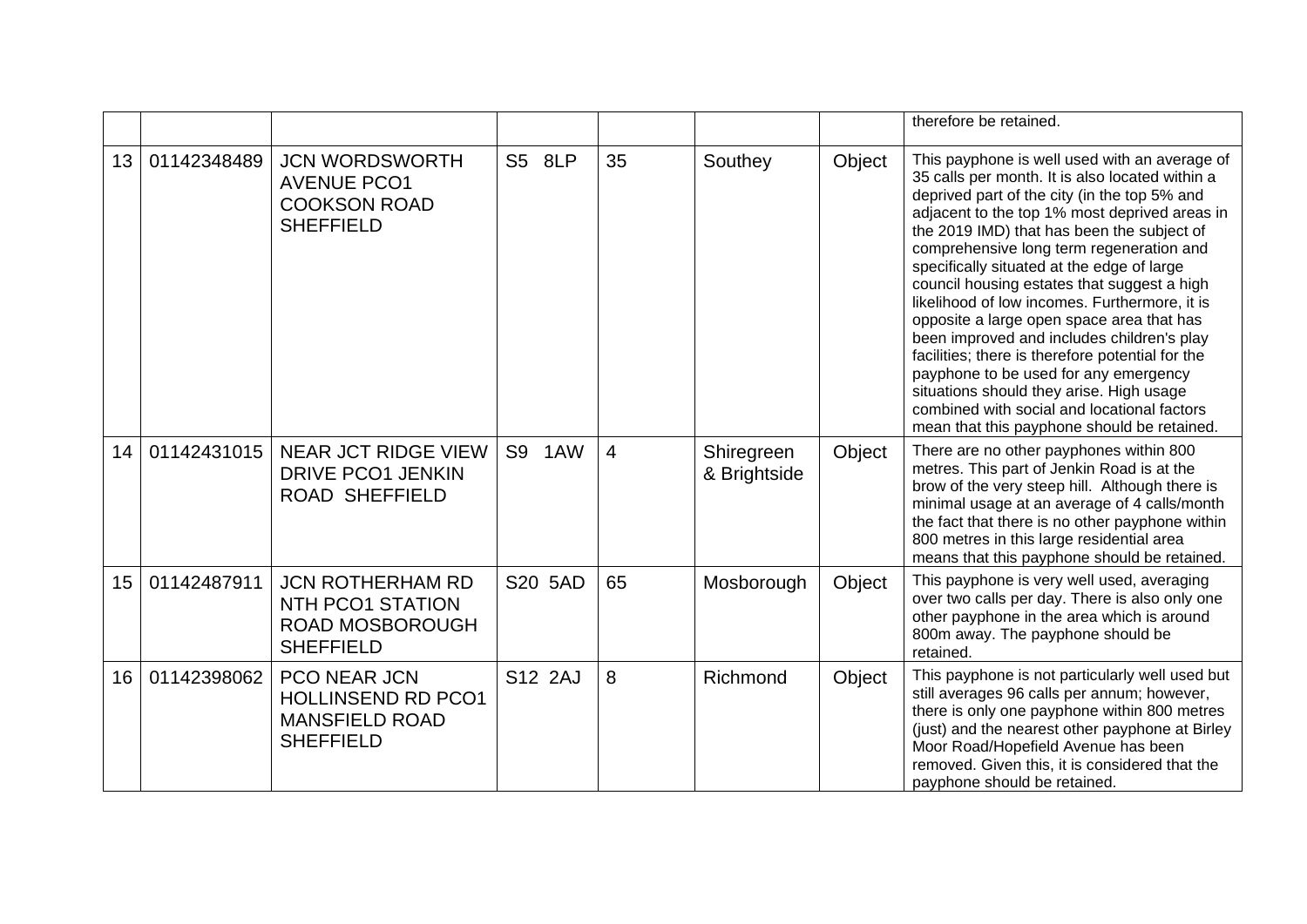| 17 | 01142397101 | NR JCN JAUNTY<br><b>AVENUE PCO1</b><br><b>JAUNTY WAY</b><br><b>SHEFFIELD</b> | S12 3DZ       | 13             | <b>Birley</b>            | Object | This payphone averages over 150 calls per<br>annum, so is well used, and is within an area<br>which is in the top 20% most deprived areas<br>under the 2019 IMD and there is no other<br>payphone within 800 metres walking distance<br>- it provides a useful facility within the Base<br>Green estate. The payphone should therefore<br>be retained.                                                                                                                                                           |
|----|-------------|------------------------------------------------------------------------------|---------------|----------------|--------------------------|--------|------------------------------------------------------------------------------------------------------------------------------------------------------------------------------------------------------------------------------------------------------------------------------------------------------------------------------------------------------------------------------------------------------------------------------------------------------------------------------------------------------------------|
| 18 | 01142396016 | OPPOSITE NO 80<br>PCO1 MORLAND ROAD<br><b>SHEFFIELD</b>                      | S14 1TH       | 27             | Gleadless<br>Valley      | Object | This payphone averages over 300 calls per<br>annum and is located within an area<br>(Herdings) which is within the top 5% most<br>deprived areas under the 2019 IMD. There are<br>two payphones around 800 metres away but<br>both of them are outside of the Herdings<br>estate and one in particular is across the<br>valley and is not very accessible from the<br>estate. The payphone should therefore be<br>retained.                                                                                      |
| 19 | 01142375217 | <b>JCN OF ORMOND WAY</b><br><b>PCO1 HAZLEBARROW</b><br><b>ROAD SHEFFIELD</b> | S8 8AU        | $\overline{7}$ | Beauchief &<br>Greenhill | Object | There are two payphones within 800 metres<br>and this payphone has an average 7<br>calls/month so around 84 calls/year.<br>However, it is located on the borderline of an<br>area that falls within the top 5% and top 10%<br>most deprived areas under the 2019 IMD and<br>is situated within a council housing estate thus<br>reinforcing a high likelihood of low incomes in<br>the area. Given the locational factors<br>regarding areas of deprivation and social<br>need, the payphone should be retained. |
| 20 | 01142746671 | PCO PCO1 MEADOW<br><b>HEAD SHEFFIELD</b>                                     | <b>S8 7UB</b> | 32             | <b>Graves Park</b>       | Object | This payphone averages nearly 400 calls per<br>annum, so is well used. There are a couple of<br>payphones around 800m away but this is the<br>only payphone at Meadowhead; a<br>combination of high usage and location means<br>this payphone should be retained.                                                                                                                                                                                                                                                |
| 21 | 01142360012 | <b>NEAR JCN KNOWLE</b><br><b>LANE PCO1</b>                                   | S11 9PS       | $\mathbf 0$    | Ecclesall                | Object | There are no payphones within 800 metres.<br>This payphone is located near the bus                                                                                                                                                                                                                                                                                                                                                                                                                               |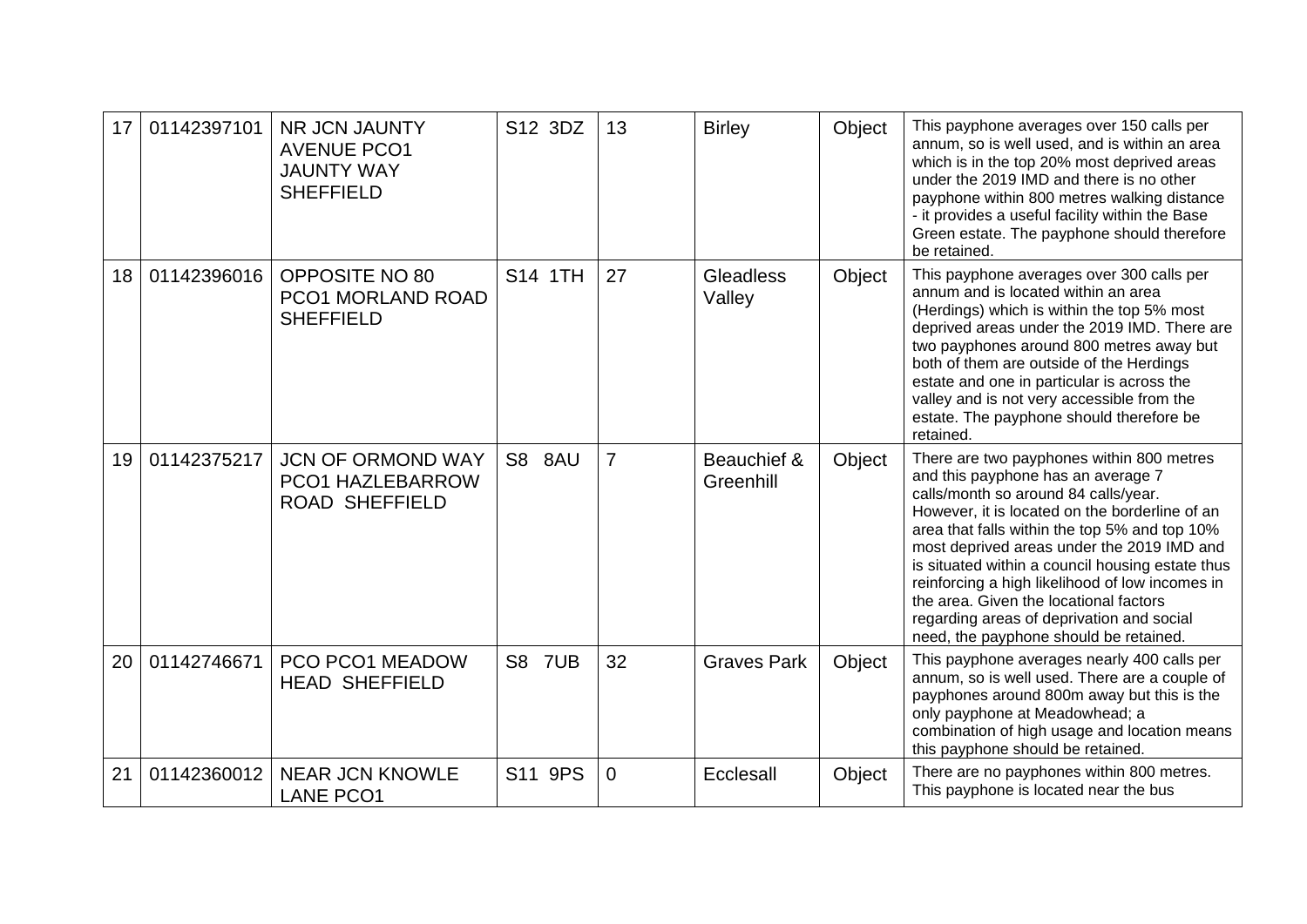|    |             | <b>ECCLESALL ROAD</b><br><b>SOUTH SHEFFIELD</b>                                          |                       |                |                          |        | terminus and bus stop along Ecclesall Road<br>just before the Knowle Lane junction. Although<br>there has been no use of this payphone<br>recently there are no others within 800 metres<br>so the payphone should be retained.                                                                                                                                                                                                                                                           |
|----|-------------|------------------------------------------------------------------------------------------|-----------------------|----------------|--------------------------|--------|-------------------------------------------------------------------------------------------------------------------------------------------------------------------------------------------------------------------------------------------------------------------------------------------------------------------------------------------------------------------------------------------------------------------------------------------------------------------------------------------|
| 22 | 01142745190 | <b>JNCT ANNESLEY</b><br><b>ROAD PCO</b><br><b>GREENHILL AVENUE</b><br><b>SHEFFIELD</b>   | S8 7TD                | $\overline{0}$ | Beauchief &<br>Greenhill | Agree  | There were no calls made in the previous 12<br>months so the payphone is not well used.<br>There are two payphones within 800 metres.<br>It does not lie within an area with high<br>deprivation. There are no identifiable reasons<br>to object.                                                                                                                                                                                                                                         |
| 23 | 01142377274 | <b>JCN RENEY RD O/S</b><br><b>LIBRARY PCO1</b><br><b>HEMPER LANE</b><br><b>SHEFFIELD</b> | S8 7FE                | 19             | Beauchief &<br>Greenhill | Object | There are two payphones within 800 metres.<br>This payphone is located at the roundabout in<br>front of Greenhill community library, is within a<br>local centre and close to Greenhill community<br>primary school. There have been 19 average<br>calls/month which equates to 228 calls/year,<br>so this high usage, together with locational<br>factors of the nearby uses mean that this<br>payphone should be retained.                                                              |
| 24 | 01142372307 | <b>OUTSIDE SHOPS</b><br><b>PCO1 LOWEDGES</b><br><b>ROAD SHEFFIELD</b>                    | S <sub>8</sub><br>7JB | 18             | Beauchief &<br>Greenhill | Object | There are two payphones within 800 metres.<br>This payphone is located just outside a local<br>shopping centre and within an area that is in<br>the top 10% most deprived under the 2019<br>IMD and is primarily council housing estate.<br>There have been 18 average calls/month<br>which equates to 216 calls/year, and<br>particularly when combined with locational<br>factors such as an area of high deprivation<br>and nearby uses mean that this payphone<br>should be retained. |
| 25 | 01142360956 | <b>NEAR JCN MICKLEY</b><br><b>LANE PCO1 BASLOW</b><br><b>ROAD SHEFFIELD</b>              | S17 4DT               | 9              | Dore &<br><b>Totley</b>  | Object | There are no other payphones within 800<br>metres. This payphone is located adjacent to<br>the Co-op store on Baslow Road and there<br>are a number of shops, Totley Library and<br>doctors' surgery within a 5 minute walk. There<br>are an average 9 calls/month but as it is the                                                                                                                                                                                                       |